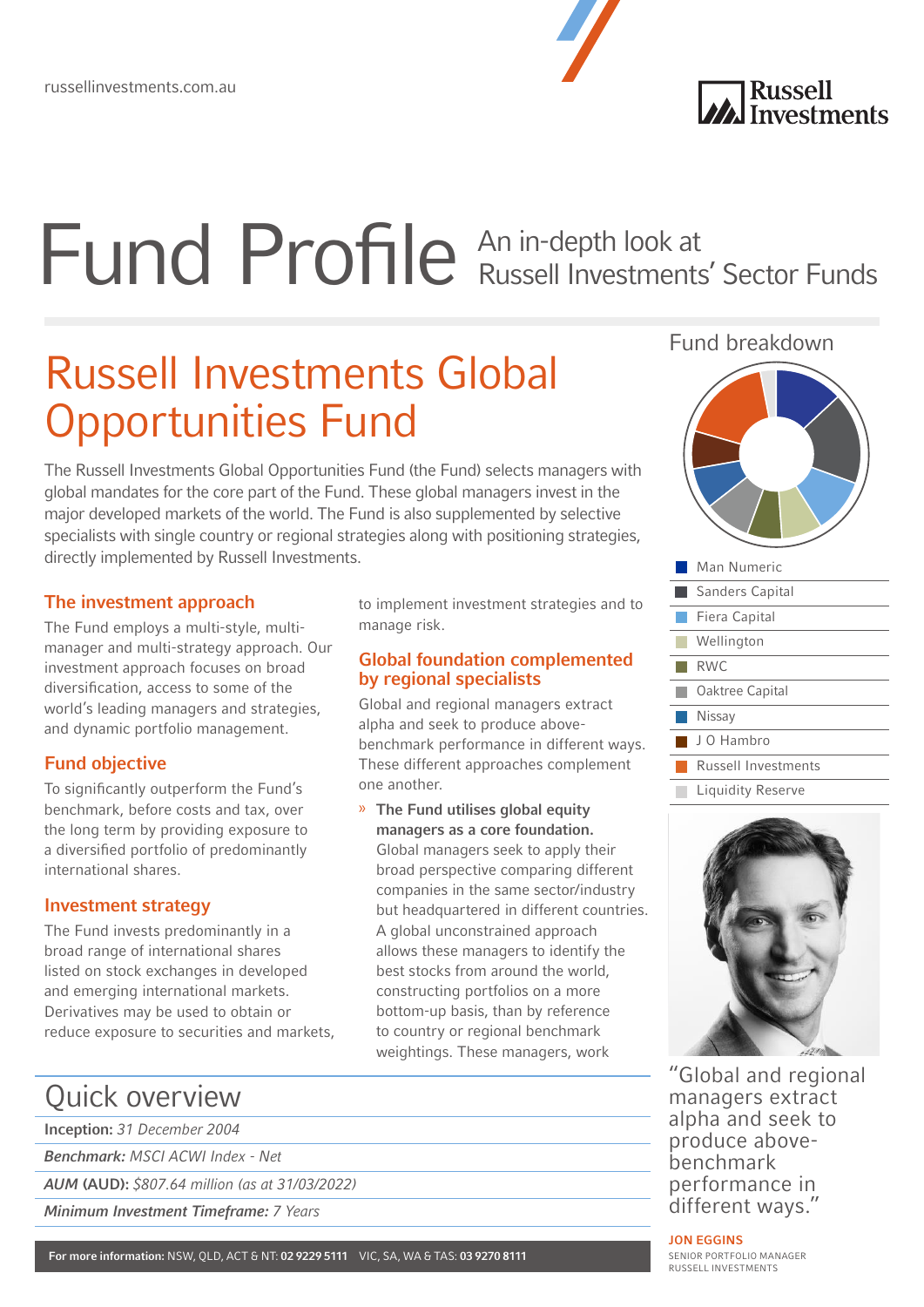### Russell Investments Global Opportunities Fund

within their mandated style and look to own the best companies on a global basis, finding best practice in the world regardless of geographic location.

- » This global approach is augmented by the skills of single country or regional strategies. Specialists that focus on specific regions or countries have an in-depth knowledge of domestic economies, political, cultural and social factors. They may also have greater access to local company management teams. Their in-depth knowledge of these geographical areas may lead to early recognition of interesting stock picking opportunities.
- » The Fund also manages factor exposures based on Russell Investments' strategic beliefs by utilising active positioning strategies. We believe supplementing active management skill with high efficacy factor portfolios is compelling, and we may tailor these positioning strategies to the specific needs of the Fund at a given point in time to achieve the desired exposures.

We believe investors can benefit by combining the differing perspectives of these global and targeted specialist regional/country mandates, as they have complementary features.

#### Responsible investing

Russell Investments recognises the importance of responsible investing and environmental, social and governance issues for our clients. To reflect this, the Fund does not knowingly invest directly in companies which a) produce components that are key and dedicated to the production of anti-personnel mines and/or cluster munitions; b) manufacture tobacco products or; c) are involved, either directly or indirectly, in the production of the core nuclear weapon system, or components/services of the core nuclear weapon system, that are considered tailor-made and essential for the lethal use of the weapon.

#### Fund design\*

Russell Investments draws from its list of high conviction equity managers using a variety of different styles and approaches to ensure good diversification for the Fund.

Russell Investments gives each manager specific risk controls at different levels, including country, sector, capitalisation, number of stocks held in the portfolio and style tilts, based on their individual styles and strengths. We believe this use of portfolio controls provides investors with access to aggressive, returnseeking managers within a risk controlled environment.

#### Current structure

The Fund is made up of the following managers and strategies:

» Fiera Capital Quality Growth: Global

Fiera Capital looks for best of breed companies with superior growth potential at attractive valuations. It seeks businesses with stable earnings, high return on equity and strong balance sheets. It takes a

long-term investment horizon and resulting portfolios tend to have lower turnover.

#### » Sanders Capital LLC Value: Global

Sanders Capital, LLC is a boutique firm established by veteran value investor Lew Sanders. The firm pursues a thematic approach to value investing, focusing on companies that are fundamentally mispriced on a normalised earnings basis. Sanders employs an all-country approach, including emerging markets, and portfolios have a large-cap orientation.

#### » Man Numeric Investors Quantitative: Global core, global low volatility

Numeric is a leading, global quantitative investment manager. Their core strategy's combination of value and momentum factors means it's particularly focused on capturing value opportunities at an early stage of mean reversion. The manager's low-volatility strategy includes alpha models to avoid historical biases found in more generic low-volatility processes. These models are based on established factors such as value, information flow and quality, enabling the manager to consistently exploit market inefficiencies. Numeric complements its statistical factor risk model with Barra's Fundamental risk model to achieve a more robust perspective on risk overall. This risk management/ optimisation process delivers a portfolio with low-beta, low-volatility characteristics. The portfolio manager's ability to blend the two strategies means they can adjust the strategies' weightings in response to changing market conditions and/or the Fund's other exposures.

<sup>\*</sup> Russell Investments' portfolio managers may apply overlay tools to actively manage total fund risk exposures from time to time to take advantage of market opportunities and manage risks.